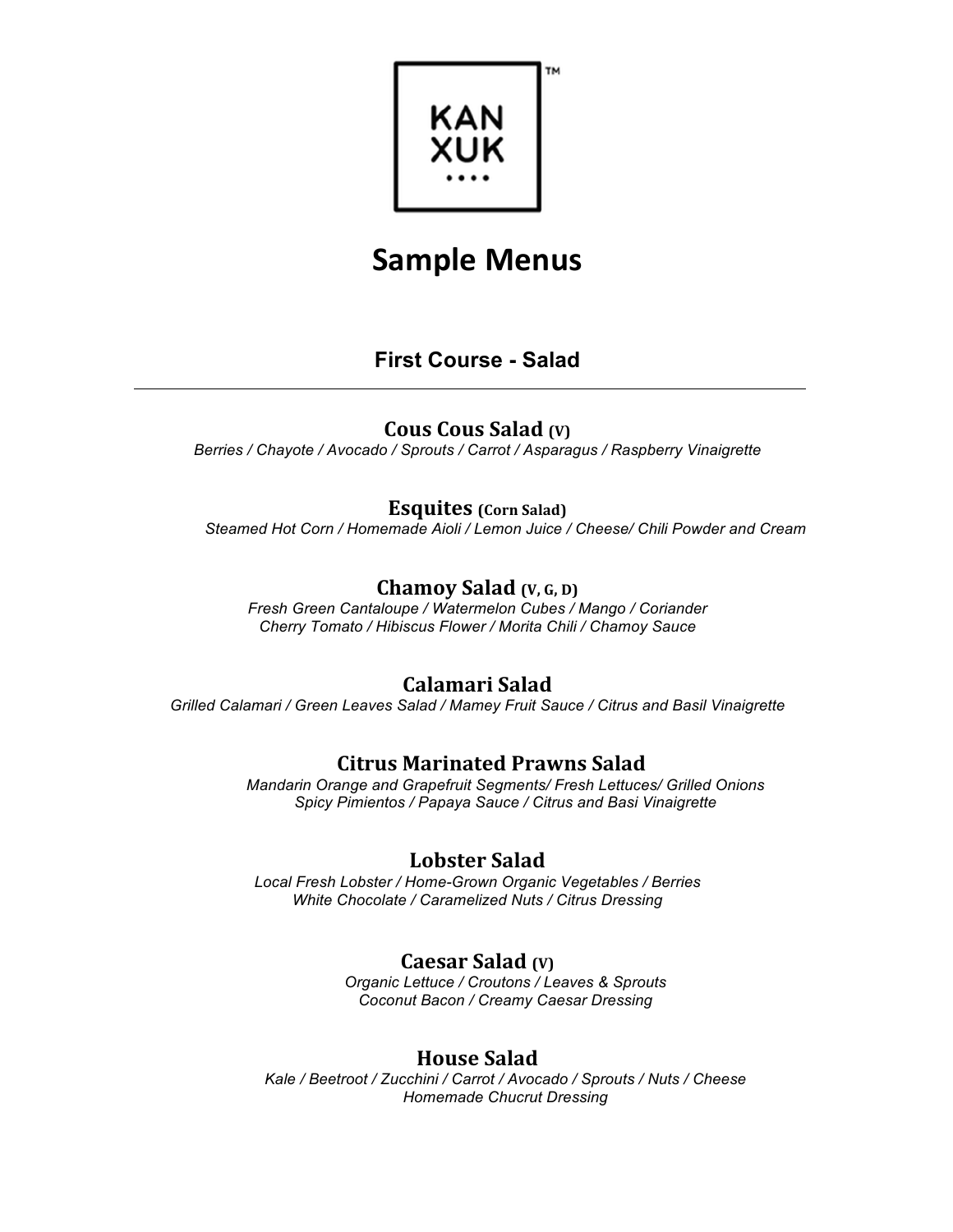

## **First Course - Soup**

### **Gazpacho** (V)

*Baby Spinach / Watercress / Poblano Pepper / Heirloom Tomato Watermelon / Green Apple / Cardamom*

### **Mexican Tortilla Soup**

*Pulled Organic Chicken Breast / Avocado / Sour Cream Crispy Tortilla / Panela Cheese / Fried Chili Guajillo Strips*

#### **Lobster Bisque**

*Homemade Lobster Stock / Celery / Carrot / Tomato Thyme / Guajillo Chili / Flamed with Zacapa 23*

### **Oaxaca Rich Stone Soup**

*Locally Sourced Fish and Prawns / Fish Stock / Epazote Leaves Mexican Pepper Leaf / Pico de Gallo Sauce (Prepared Tableside in a Hot River Stone)*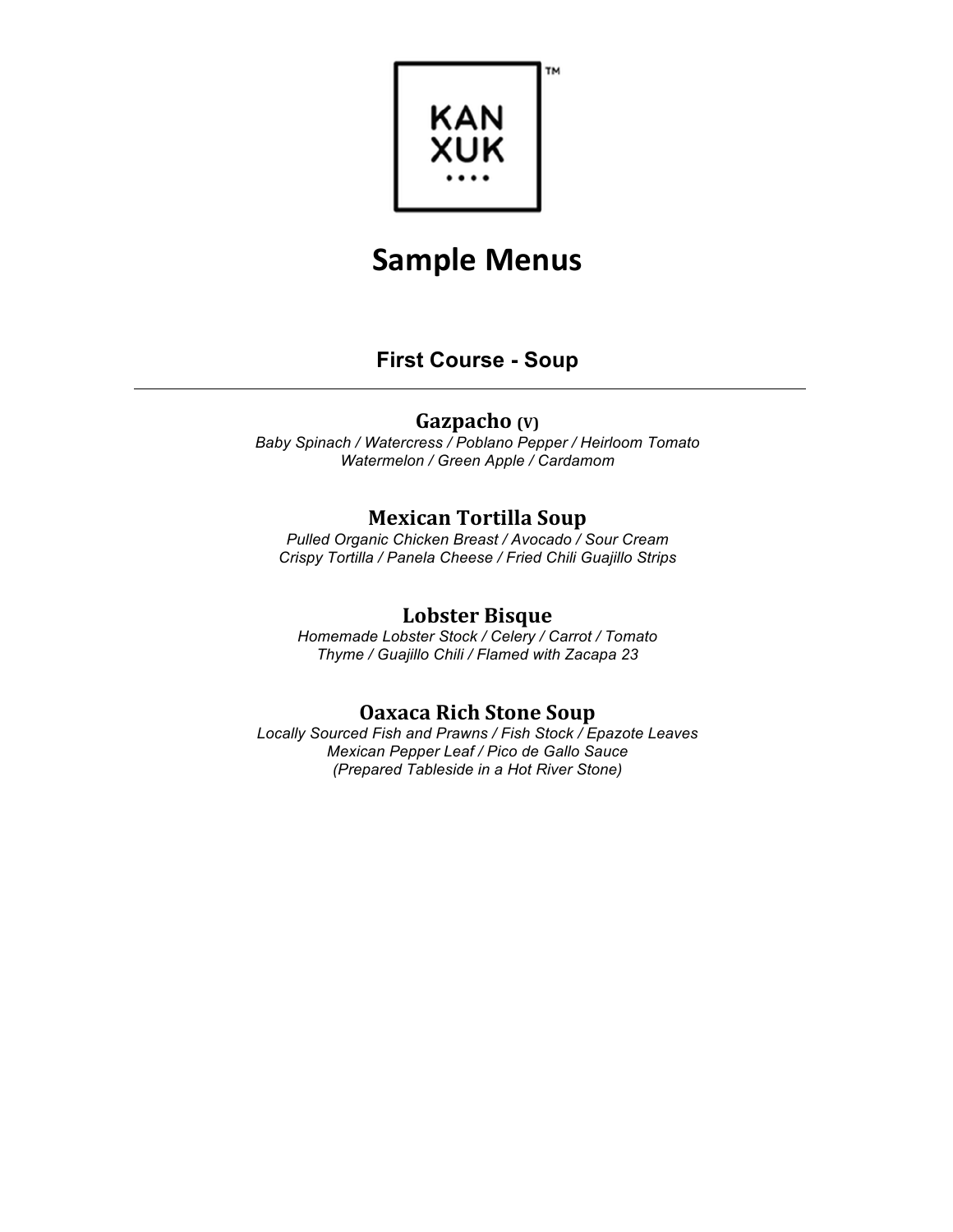

# **First Course - Appetizer**

### **Ceviche**

*Local Fresh Fish, Shrimp or Octopus / Lime Juice / Tomato/ Onion Olive Oil / Coriander / Tortilla Chips*

## **Homemade Pâté Board (V, D)**

*Beetroot Hummus / Mushrooms and Nuts / Olives Tapenade Sun- Dried Tomatoes Pesto / Fruits and Nuts*

## **Sikil P'ak & Flatbread (V)**

*Mayan Pumpkin Seed Dip / Guajillo Chili Flatbread Toasted Coconut Tortillas / Roasted Garlic Oil*

## **Enchiladas (V)**

*Handmade Corn Tortillas / Red Sauce / Queso Fresco / Potatoes / Carrots Lettuce / Red Onion / Tomato / Sliced Radish / Cream*

## **Dip Sampler Mix**

*Guacamole / Mashed Black Beans / Sikil Pa'k (Mayan Pumpkin Seed Dip) Coconut Tortillas and Flatbread.*

### **Vegetable Tacos (V)**

*Zucchini / Corn / Mushrooms / Spinach Leaves Handmade Tortilla / Pico de Gallo / Guacamole* 

#### **Bruschetta**

*Tomatoes / Onions / Bell Peppers / Basil / Three Milk Cheese/ Crostini*

### **Tuna Pibil**

*Baked Corn Tortilla / Fresh Tuna / Red Onion / Habanero Pepper Slices (Optional).*

## **KanXuk Beef Carpaccio**

*CAB Prime Tenderloin / Sour Orange / Raclette Cheese / Radish / Avocado Tomato / Caper and Olive Powder / Carrot / Citrus / Morita Salt*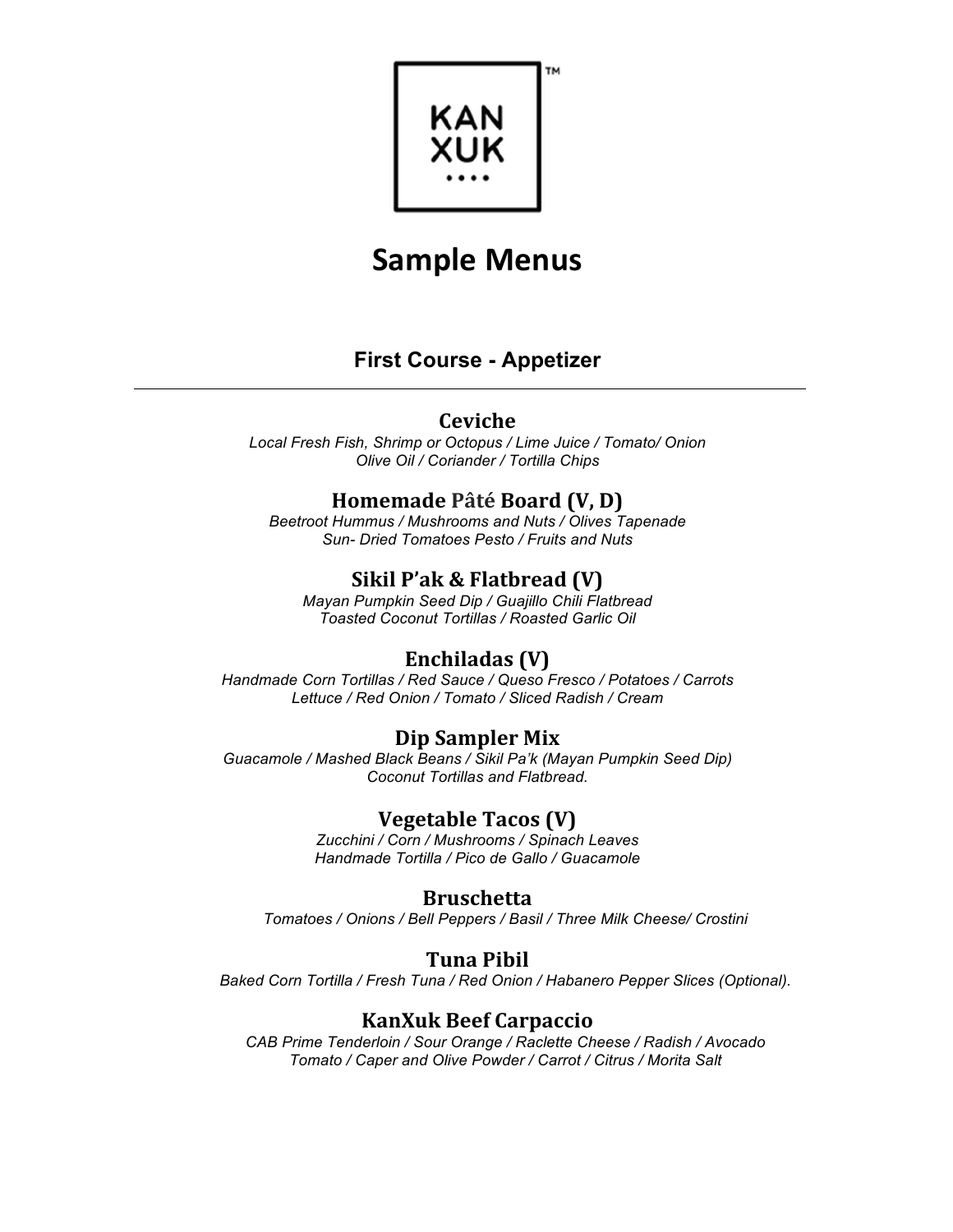

# **Second Course - Meat**

## **Roasted Prime Rib**

*Local Beer & Applewood Smoked Bacon Sauce / Baby Spinach & Lettuce Roasted Onions / Smashed Potatoes*

## **Mexican Surf and Turf**

*Grilled Prime Beef Tenderloin / Prawns Skewer / Mole Coloradito (Guajillo Chili, Ancho Chili and Tomato) / Roasted Potatoes / Chambray Onions, Parsnips and Carrots*

### **Grilled New York Strip Steak**

*Chimichuri-Bernaise Sauce / Potato Gallette / Asparagus*

## **Grilled Flank Steak**

*Strawberry-Pistachio Salad / Spring Greens / Avocado Almond Cheese / Beetroot / Hemp Oil / Apple Cider Vinegar*

## **BBQ Pork Ribs**

*Ginger-Clove-Garlic Dark Beer Marinade Hibiscus Flower-Tequila-Brown Sugar-Red Onion Barbecue Sauce Picked Cactus Paddles*

## **Grilled Boneless Korobuta Pork Belly**

*Tomato and Morita Chili Sauce / Fresh Leaves / Vegetables*

# **Stone Oven Baked Lamb Chops**

*Pumpkin Seed-Tarragon-Orange Butter Beetroot and Red Fruits Puree with Hazelnut Powder and Bell Peppers*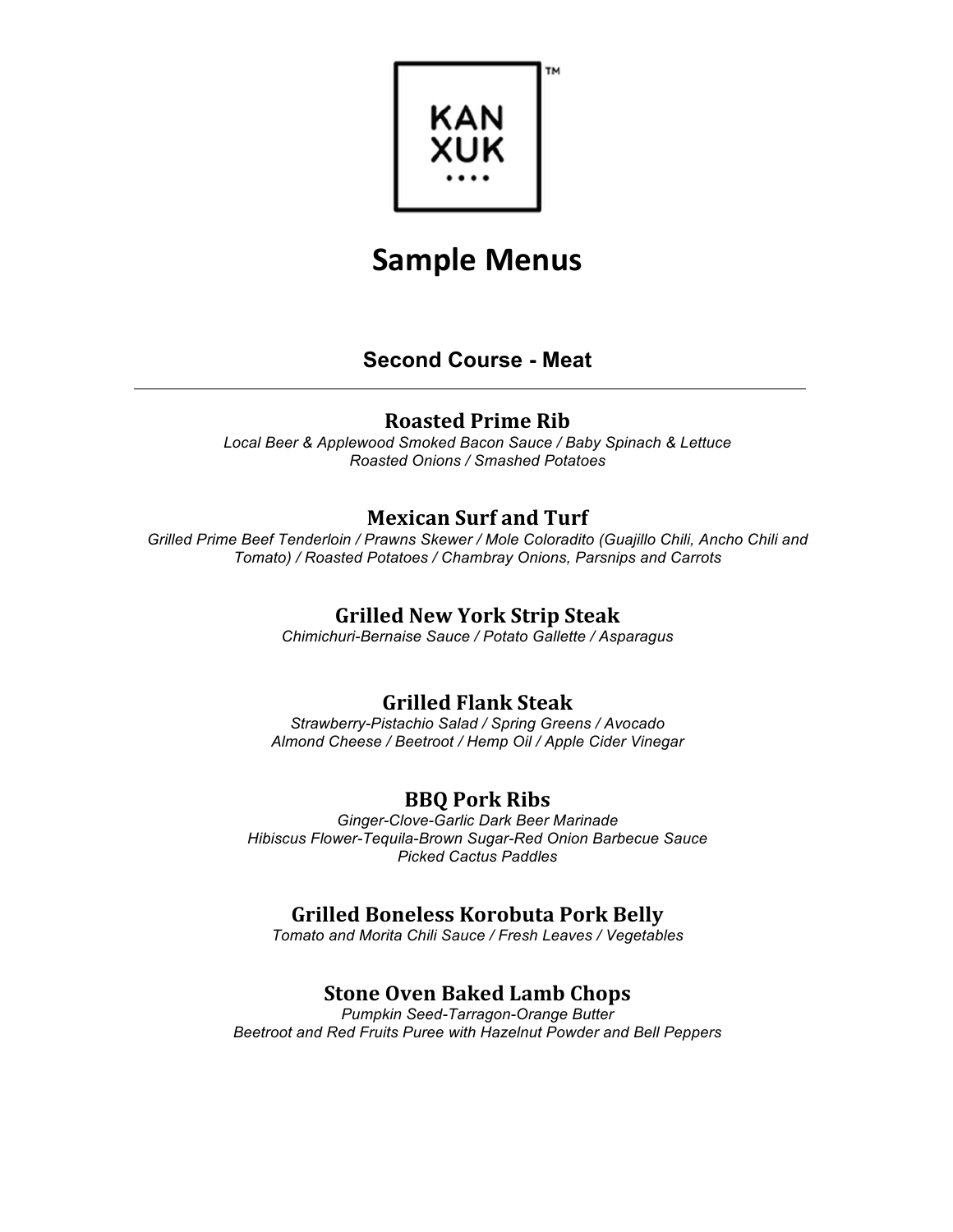

# **Second Course - Poultry**

### **Chicken Adobo**

*Free Range Chicken Breast / Adobo Glaze / Annatto Seeds Chambray Potatoes / Black Olives / Truffle Oil*

### **Chicken Mole Poblano**

*Free Range Chicken Breast / Sautéed Vegetables / Plantain and Corn Chips*

## **Chicken Mezcal**

*Marinated Free Range Chicken Breast / Chipotle Aioli Fire Roasted Vegetables And Fruit / Pea Puree*

## **Chicken Poblano Green Sauce**

*Corn Tortilla / Sautéed Baby Spinach / Yucca Chips*

### **Grilled Duck Breast**

*Oaxaca Mole Negro Sauce / Sugar Beets / Green Leaves / Citrus Salt*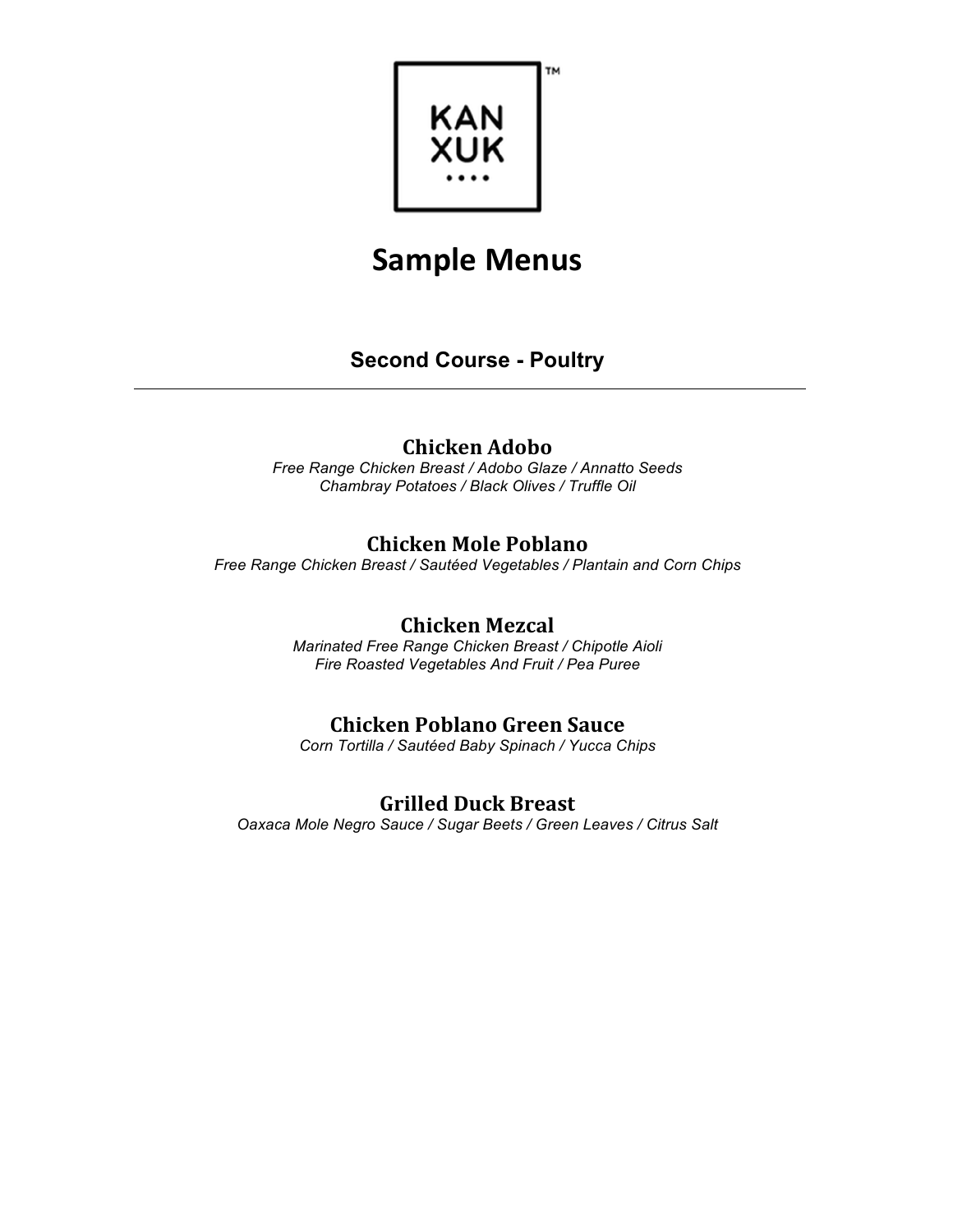

# **Second Course - Seafood**

# **Pescado "a la talla"**

*Local Catch of the Day / Adobo Marinade / Organic Cherry Salad / Chipotle Aioli*

## **Pescado "al Pastor"**

*Local Catch of the Day / Annatto Seed and Sour Orange Marinade Pineapple Puree / Green Tea Pineapple Infused / Super Greens Salad / Cilantro / Onion*

## **Pescado Coconut and Avocado Butter**

*Local Catch of the Day / Organic Lettuce Salad / Coriander / Viinaigrette / Hibiscus Flower*

## **Grilled Whole Fish**

*Local Catch of the Day / Plantain Puree / Corn Salad (Ripe Tomato-Cilantro-Fresh Red Chili)*

## **Grilled Tuna**

*Sweated Chili Sauce / Apple / Pineapple / Pear / Asparagus / Mushrooms / Pistachios Powder*

### **Octopus and Chiltomate Sauce**

*Sour Orange / Paprika / Black Beans / Grilled Tomato - Habanero Chili Sauce/ Grilled Avocado*

## **Giant Prawns Grilled Skewer**

*Guacamole / Green Bean Salad / Citrus-Basil Vinaigrette*

### **Mayan Honey Lobster**

*Butter / Garlic / Avocado / Bell Peppers / Onion Fajitas Grilled Corn Mayan Honey / Mezcal / Chipotle Adobo*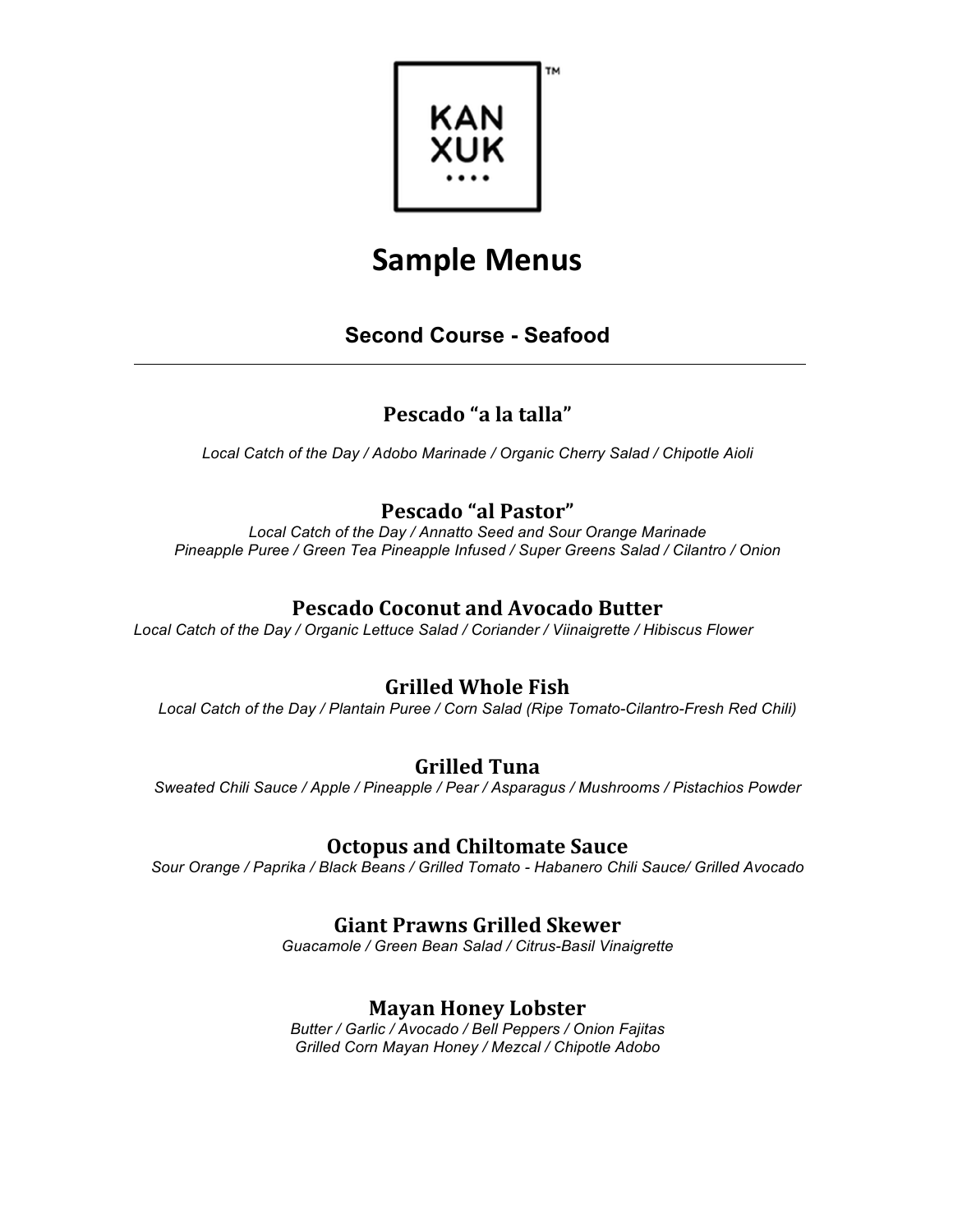

## **Second Course - Vegetarian**

## **Super Greens Salad (V)**

*Baby Spinach / Mixed Greens / Sprouts / Assorted Vegetables Avocado / Cherry Tomatoes / Spirulina Powder / Toasted Seed Dressing*

*Options: Grilled Prawns or Grilled Chicken Breast*

#### **Caesar Salad** (V)

*Organic Lettuce / Croutons / Leaves & Sprouts Coconut Bacon / Creamy Caesar Dressing*

## **Vegan Zucchini Lasagna**

*Spinach / Black Quinoa / Cashew Cheese*

## **Seasonal Mushrooms Quesadillas (V)**

*Coconut flour tortilla / Boletus (Dehydrated Mushroom) / Yucatecan Chaya Leaves / Vegan Coconut Cheese Roasted Green Tomato Sauce / Guacamole / Pineapple Pico de Gallo*

# **Mexican Ravioli (V)**

*Cuitlacoche (Mexican Truffle) and Mushroom Ravioli Creamy Corn Sauce / Sprouts and Green Leaves*

## **Mexican Bowl**

*Mixed Greens / Tomatoes / Roasted Mayan Squash / Baked Sugar Beets Roasted Peppers / Avocado / Black Quinoa*

*Options: Grilled Flank Steak or Grilled Chicken Breast*